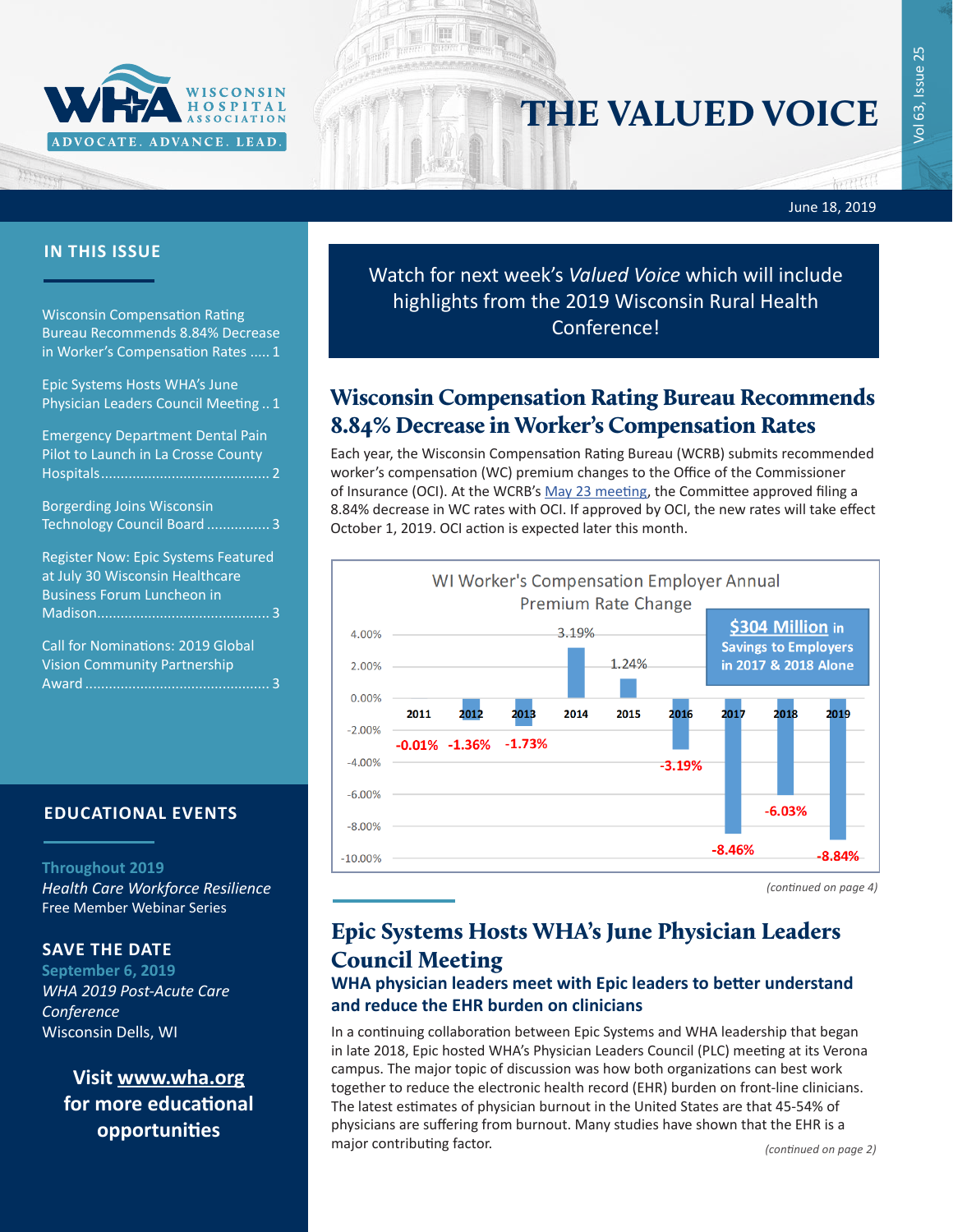<span id="page-1-0"></span>Leaders from Epic's Physician Well-Being Team presented data contrasting the very different experiences that clinicians have in the U.S. who use the Epic EHR compared to colleagues in other countries.

- U.S. Epic users' outpatient clinical notes are 3-4 times longer than those of their international colleagues, and the average domestic outpatient clinical note has doubled in length since 2009.
- U.S.-based physicians receive an average of 25 in-basket messages per day compared to less than 10 for their international colleagues and spend significantly more time on the EHR, including "pajama time." Not surprisingly, physician satisfaction with the EHR experience is much lower in the U.S. compared to abroad.



*WHA's Physician Leaders Council meeting hosted by Epic Systems on June 10.*

PLC members and Epic leadership discussed a number of the factors driving this different EHR user experience. In the U.S., use of the EHR to satisfy federally mandated documentation requirements, quality of care reporting requirements, reimbursement justification, pay-for-performance programs, payor incentive programs, as well as the litigation environment, all contribute to the difference in our EHR user experience.

Nonetheless, there has been progress and there is hope for needed change. Data from Epic on clinical note length helped nudge CMS to simplify its clinical note documentation requirements in the 2019 Physician Fee Schedule. Epic recognizes the potential for WHA and its member organizations to use our unified voice in partnership with Epic to advocate for regulatory reform.

Epic and PLC members aslo reviewed tools to help identify

physicians who are not using the EHR as efficiently as their peers. Epic has found that a clinician's ability to personalize his/her EHR and providing refresher training every few years significantly improves physicians' EHR satisfaction. Epic is rolling out Web-Ex based training and has produced more than 150 teaching videos. In development are a "voice assistant" (think Siri and asking "Epic" to find the latest lipid panel for you) and machine learning with predictive analytics where Epic software will anticipate what a clinician needs based on prior ordering patterns.

PLC members and Epic leaders agree there is significant opportunity for both organizations to work together in advocating for regulatory reform and for spreading best practices in the use of the EHR to reduce clinician burnout. WHA staff and Epic Physician Well-Being Team leaders plan to meet regularly going forward to focus our collaborative efforts on initiatives that reduce the EHR burden on clinicians regardless of which EHR a clinician uses.

The PLC also discussed and made recommendations to WHA staff on other important issues, including: a draft CEO survey on physician leadership; a refresh of WHA's Physician Engagement and Retention Toolkit; and CME accreditation for WHA's annual Physician Leadership Development Conference.

If you have questions about WHA's Physcian Leaders Council or are a WHA member physician leader and would like to participate, contact WHA Chief Medical Officer [Mark Kaufman, MD](mailto:mkaufman@wha.org).

# Emergency Department Dental Pain Pilot to Launch in La Crosse County **Hospitals**

Gundersen and Mayo Clinic Health System hospitals in La Crosse are preparing to implement a pilot project in their emergency departments (EDs) and urgent care centers for treating patients who present with non-traumatic dental pain. Hospital representatives, the La Crosse County Health Department, and the Wisconsin Department of Health Services (DHS) met on June 12 to continue planning for the pilot's implementation.

This pilot is made possible by a grant to DHS from the Centers for Disease Control and Prevention. The primary aim of the pilot is to reduce the prescribing of opioids for dental pain in EDs and urgent care centers. However, the pilot importantly includes an algorithm for evaluating and treating dental pain, as well as a process for referring patients to definitive dental care.

*(continued on page 3)*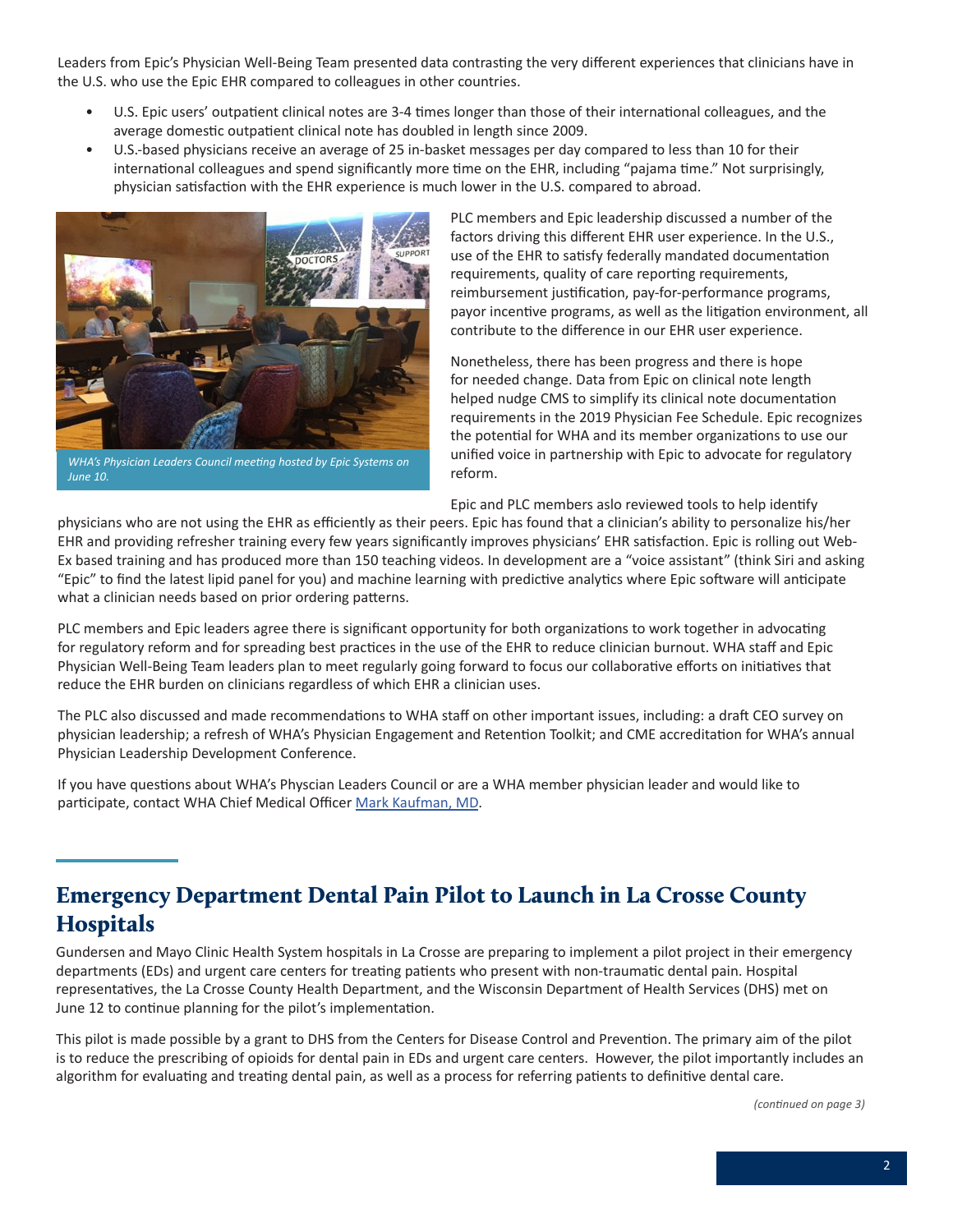<span id="page-2-0"></span>The pilot was implemented at the University of Wisconsin, UnityPoint Meriter, and SSM Health St. Mary's hospitals in Dane County in February 2015. The hospitals realized a reduction in ED visits for non-traumatic dental pain from 2,093 visits in 2015 to 1,249 visits in 2017. Urgent care center visits were similarly reduced over that same time period from 2,142 to 1,240. These results led to the interest in expanding the pilot to other counties.

Participants in the La Crosse meeting achieved the goal of modifying the treatment algorithm to meet the unique characteristics of La Crosse County, and also tallied the resources available in the county to accept referrals of ED dental patients for definitive dental care. Hospital ED and urgent care staff will be trained later this summer on how to evaluate and treat these patients, and learn about the referral process for these patients to community dental coordinators in the La Crosse County Health Department. The community dental coordinators will work with the patients to ensure they receive appropriate dental treatment.

WHA is tracking the pilot's progress and member engagement. For more information, contact [Laura Rose](mailto:lrose@wha.org), WHA Vice President of Policy Development.

# Borgerding Joins Wisconsin Technology Council Board

Eric Borgerding, President and CEO of the Wisconsin Hospital Association and a co-founder of the Wisconsin Healthcare Business Forum, will join the Board of Directors of the Wisconsin Technology Council. The Tech Council's executive committee unanimously approved Borgerding's nomination to a three-year term at its June 11 meeting in Madison. The other new board member elected at the meeting is Dr. John Walz, President of the Milwaukee School of Engineering.



The Tech Council is an independent, non-profit and non-partisan advisory board to the governor, the Legislature and other parts of state government, such as the Wisconsin Economic Development Corporation. It produces major events such as the Wisconsin Early Stage Symposium, the Wisconsin Entrepreneurs' Conference, the Wisconsin Tech Summit, the Wisconsin Governor's Business Plan Contest and other

programming for emerging companies and investors. It is also part of the Tech Councils of North America, which promotes techbased economies in most of the 50 states, all provinces of Canada, and some states in Mexico.



# Register Now: Epic Systems Featured at July 30 Wisconsin Healthcare Business Forum Luncheon in Madison

WHA members are encouraged to attend a Wisconsin Healthcare Business Forum event in Madison on July 30. James Hickman of Epic Systems will discuss how machine learning and data science are changing health care information technology and medicine in general. Additional information and registration are available [here](https://wisconsintechnologycouncil.com/event/tech-council-innovation-network-madison-luncheon-7/).

# Call for Nominations: 2019 Global Vision Community Partnership Award

## **Nominations due to WHA Foundation by July 26**

Honor one of your hospital's community health projects by submitting a nomination for a 2019 Global Vision Community Partnership Award, presented by the WHA Foundation.



This competitive grant award is presented to a community health initiative that successfully addresses a documented community health need. The award, launched by the WHA Foundation in 1993, seeks to recognize ongoing projects that support community health.

All WHA member hospitals are encouraged to nominate a community health project. The project must be a collaborative or partnership project that includes a WHA member hospital and an organization(s) within the community and have been in existence for a minimum of two years. [Download the official call for 2019 award nominations.](www.wha.org/WisconsinHospitalAssociation/media/WHACommon/Education/2019GlobalVisionAward.pdf)

Nominations are due July 26, 2019, and nomination forms can also be found on the [WHA website.](https://www.wha.org/HealthCareTopics/G/Global-Vision-Community-Partnership) For more information about the award, contact [Jenna Hanson](mailto:jenna.hanson@wha.org).